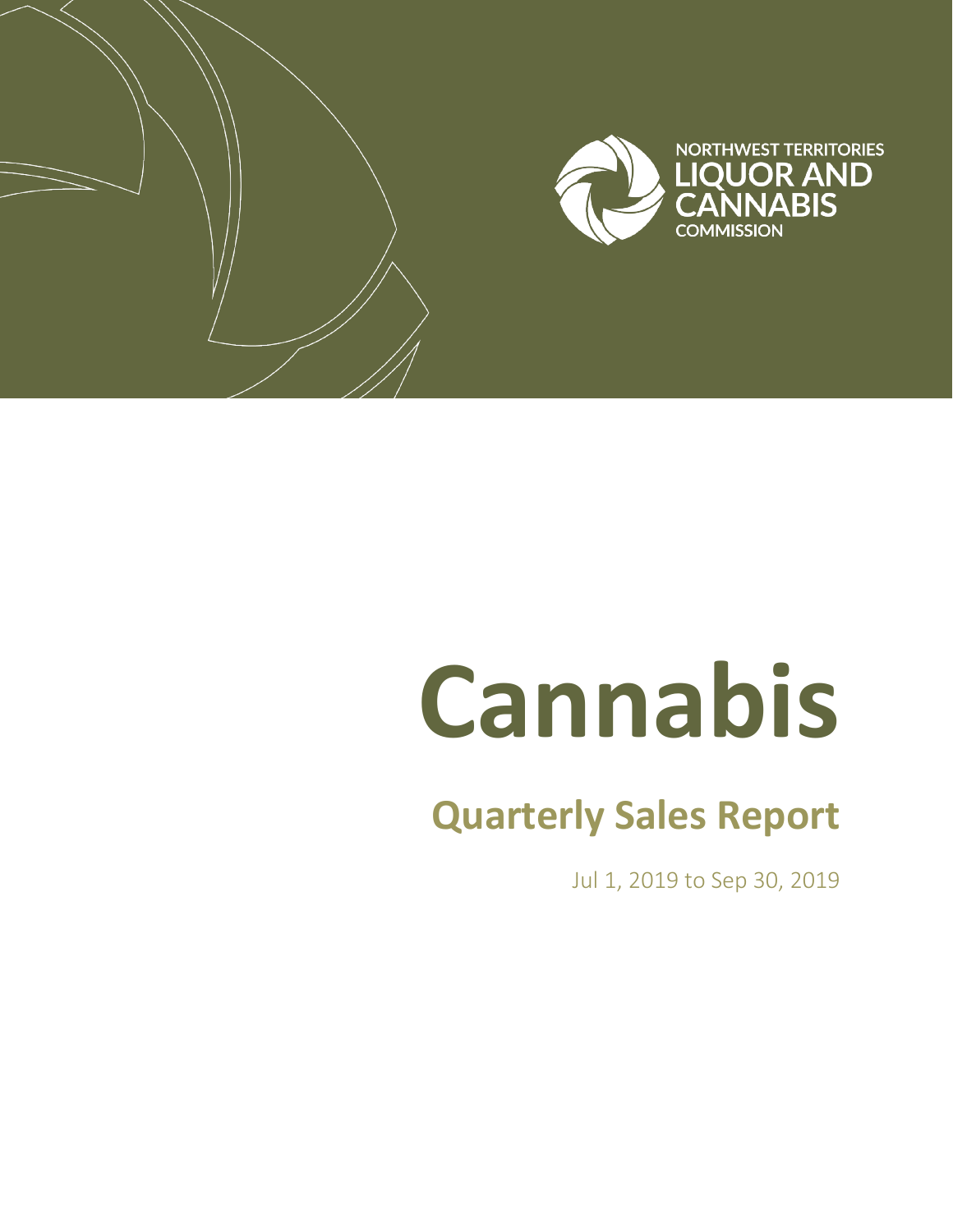### **Summary**

This report summarizes NWT-wide cannabis sales from Oct 17, 2018 to September 30, 2019.

Cannabis is currently sold in five liquor stores across the Northwest Territories under contract with the Northwest Territories Liquor and Cannabis Commission (NTLCC), which regulates the distribution of alcohol and cannabis to ensure NWT residents have safe and legal access. NWT residents may also order cannabis products online through the NTLCC website.

#### A detailed summary of sales by product and by store is provided in Tables 1 and 2.